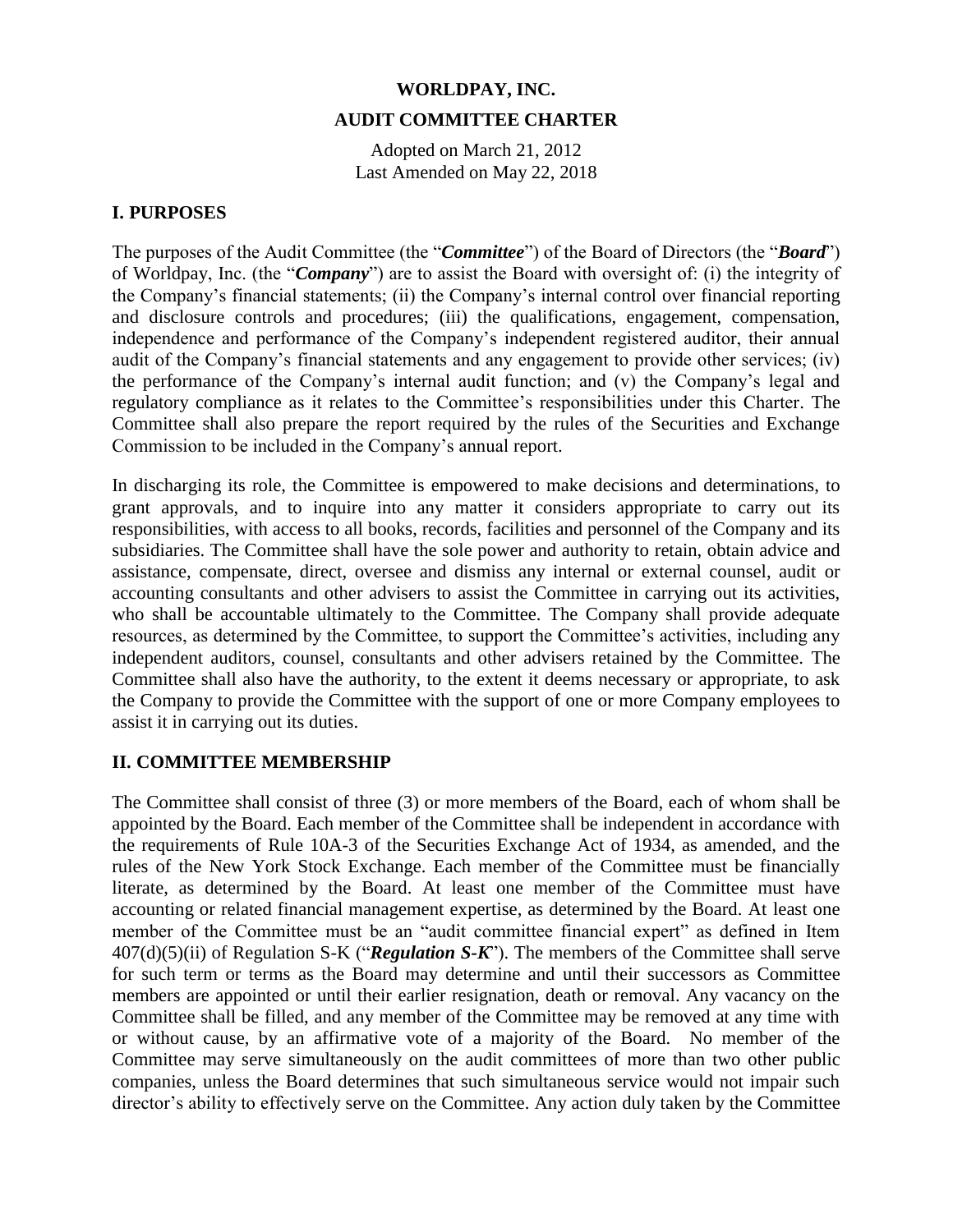shall be valid and effective, whether or not the members of the Committee at the time of such action are later determined not to have satisfied the requirements for membership provided herein.

Unless a Chairperson is designated by the full Board, members of the Committee shall designate one member of the Committee as its Chairperson. The Chairperson shall preside at meetings of the Committee and shall have authority to convene meetings, set agendas for meetings, and determine the Committee's information needs. In the absence of the Chairperson at a duly convened meeting, the Committee may select a temporary substitute from among its members to serve as chair of the meeting.

# **III. COMMITTEE MEETINGS**

The Committee shall meet at least four times a year. The Committee shall meet at least annually with members of senior management, the internal auditor and the independent auditor in separate executive sessions to provide the opportunity for full and frank discussion. Meetings of the Committee may be held telephonically or through other technological means. Provided that notice of a meeting is given or waived by all members of the Committee in accordance with the Company's Certificate of Incorporation or Bylaws, the presence of a majority of Committee members shall constitute a quorum for a meeting. The Committee may act by an affirmative vote of the majority of members present at a meeting of the Committee at which a quorum exists or by a writing or writings signed by all of its members without a meeting. The Committee may invite any officer or employee of the Company, independent auditor, counsel or others to attend meetings and provide pertinent information. The Committee may otherwise establish its own rules of procedure.

## **IV. KEY RESPONSIBILITIES**

The Committee's role is one of oversight. The Company's management is responsible for preparing the Company's financial statements and the independent auditors are responsible for auditing those financial statements. The Committee shall have the sole power and authority to select, retain, terminate or replace the Company's independent auditor and to compensate, direct and oversee such independent auditor. In discharging its responsibilities, it is not the duty of the Committee to plan or conduct audits or to determine that the Company's financial statements and disclosures are complete and accurate and are in accordance with generally accepted accounting principles and applicable rules and regulations.

The Committee shall have the responsibilities set forth in this Section IV, as and to the extent the Committee determines necessary or appropriate. The Committee is authorized by the Board to make all decisions and determinations and grant all approvals necessary or desirable to carry out these activities and other actions reasonably related to the Committee's purposes or assigned by the Board from time to time. The Committee shall report regularly to the Board on Committee decisions, determinations, approvals, findings and other matters the Committee deems appropriate or the Board requests, but is empowered to take such actions without further authorization by the Board. The Committee may form and delegate authority, including the authority to take action in relation to any delegable responsibility of the Committee, to subcommittees consisting of at least two (2) Committee members when the Committee deems it appropriate; provided that the decisions of any such subcommittee to grant pre-approval shall be presented to the full Committee at its next scheduled meeting.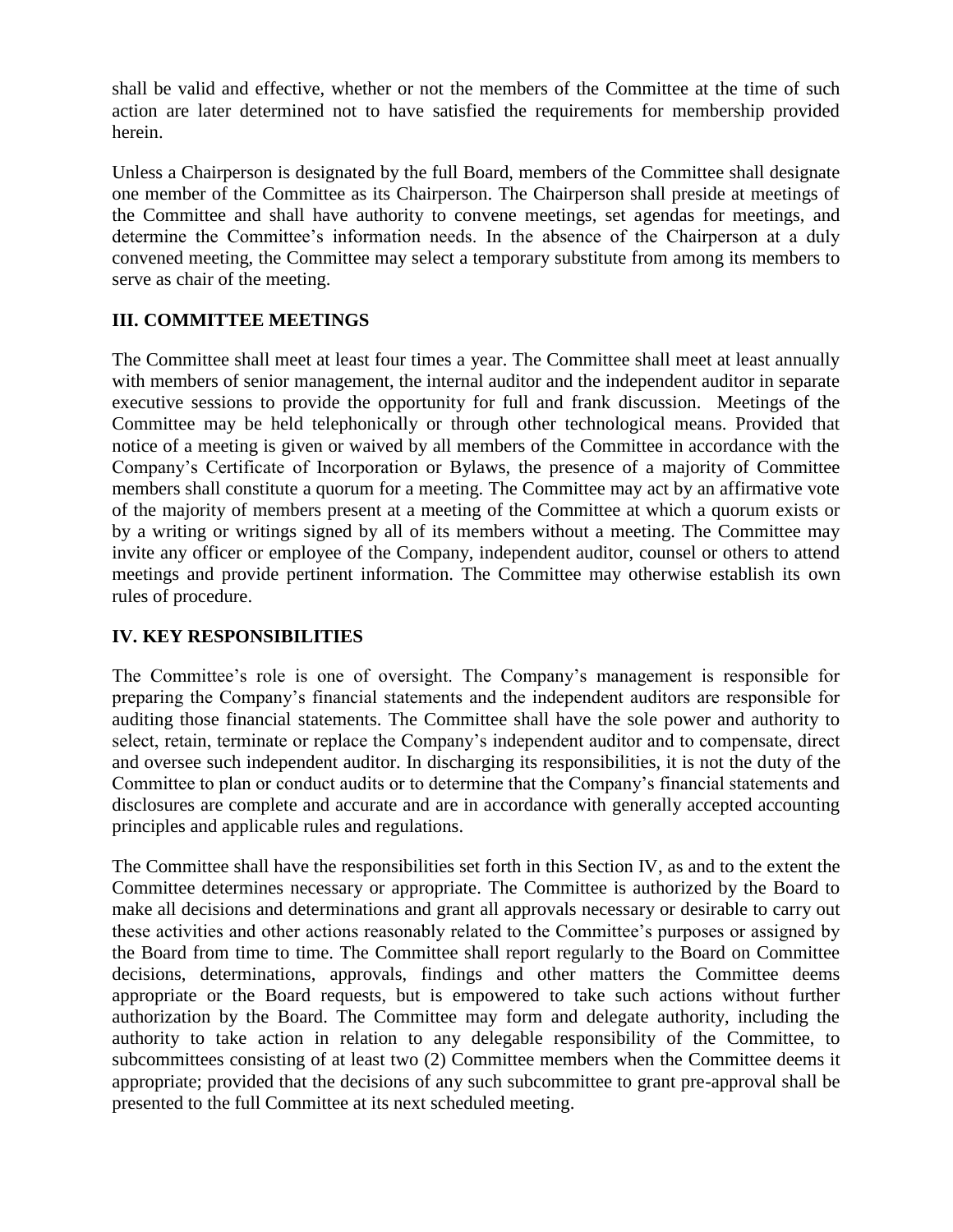### A. Audit Matters

- 1. Select and retain an independent registered public accounting firm to act as the Company's independent auditor for the purpose of auditing the Company's annual financial statements and internal control over financial reporting; evaluate the qualifications, independence and performance of the independent auditor (taking into account opinions of management and the internal auditor and including an evaluation of the lead audit partner); compensate, oversee the work of and, if necessary, terminate the independent auditor;
- 2. Select, retain, compensate and, if necessary, terminate any other registered public accounting firm engaged for the purpose of preparing or issuing an audit report or performing other audit, review or attest services for the Company;
- 3. Pre-approve all audit and permitted non-audit and tax services that may be provided by the Company's independent auditor, subject to the de minimis exceptions for non-audit services which are approved by the Committee prior to the completion of the audit, and establish policies and procedures for the Committee's pre-approval of permitted services by the Company's independent auditor on an on-going basis;
- 4. At least annually, review a report by the independent auditor describing: (i) the accounting firm's internal quality-control procedures; and (ii) any material issues brought to the independent auditor's attention by internal quality-control reviews or peer reviews of the accounting firm, or by any reviews, inquiries or investigations by governmental or professional authorities, within the preceding five years, regarding one or more independent audits carried out by the accounting firm, and any steps taken to deal with any such issues;
- 5. At least annually, review a report by the independent auditor describing all relationships between the independent auditor and the Company and any of its subsidiaries, consistent with the applicable requirements of Public Company Accounting Oversight Board ("*PCAOB*") Rule 3526, "Communications with Audit Committees Concerning Independence," discuss with the independent auditor any disclosed relationships or services that may impact the objectivity and independence of the independent auditor and take appropriate action in response to the independent auditor's report to satisfy itself of the auditor's independence;
- 6. Review and discuss with management and the independent auditor: (i) the independent auditor's responsibilities; (ii) the scope of, timing, budget and staffing for the annual audit plan; (iii) any significant findings during the year, including the status of previous audit recommendations; (iv) any audit problems or difficulties encountered in the course of the independent audit work such as any accounting adjustments that were noted or proposed by the independent auditor but were "passed" (as immaterial or otherwise) and any "management" or "internal control" letter issued, or proposed to be issued, by the independent auditor, any communications between the audit team and the national office of the independent auditor respecting auditing or accounting issues presented by the engagement and any restrictions on the scope of activities or access to required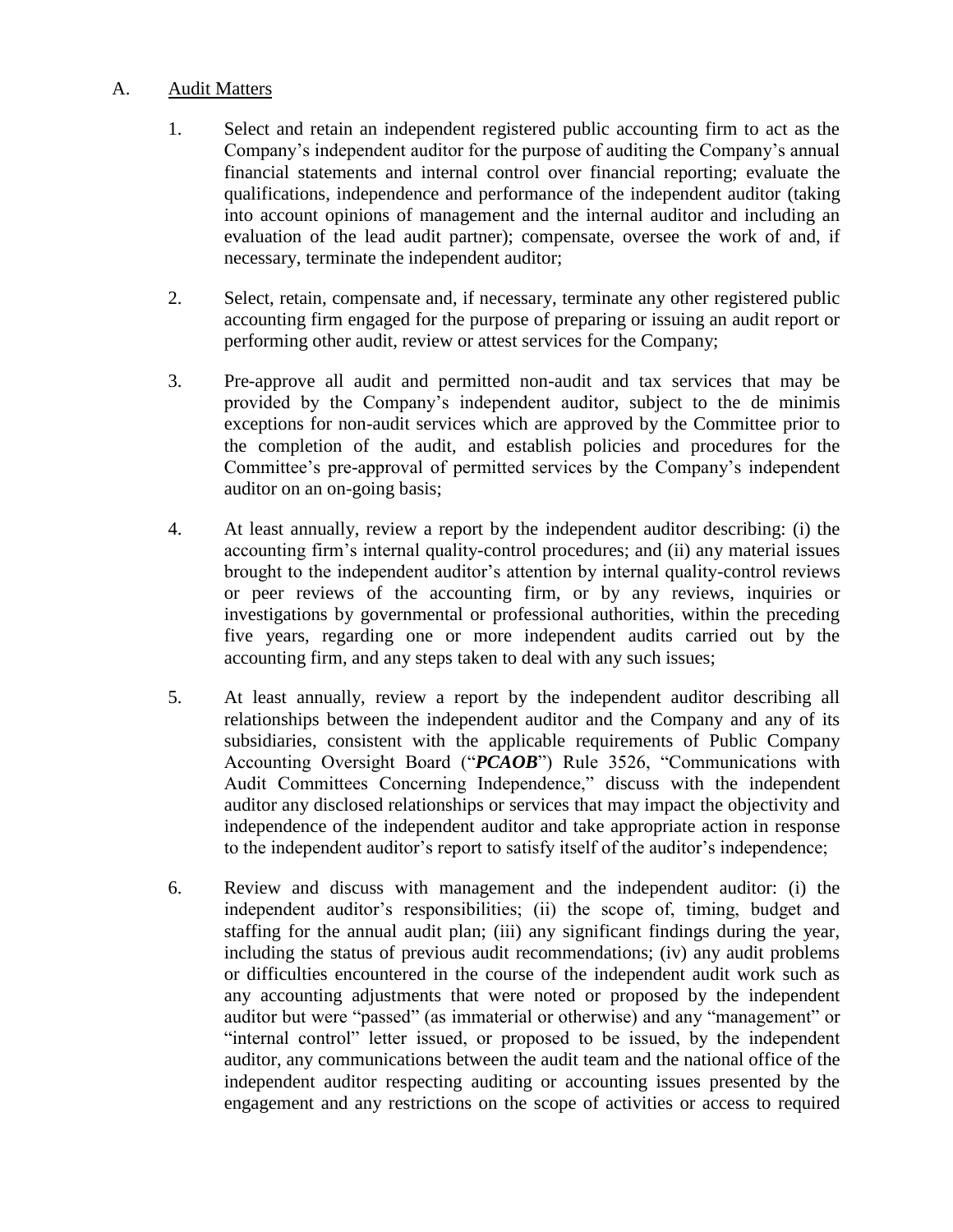information; (v) any significant disagreements with management; and (vi) management's response to these problems, difficulties or disagreements;

- 7. Oversee management's design and maintenance of the Company's internal control over financial reporting and disclosure controls and procedures, including reviewing and discussing with management, the independent auditor and the internal auditor: (i) the adequacy of the Company's internal control over financial reporting and disclosure controls and procedures (including computerized information system disclosure controls and security), including whether such controls and procedures are designed to provide reasonable assurance that transactions entered into by the Company are properly authorized, assets are safeguarded from unauthorized or improper use, and transactions by the Company are properly recorded and reported; (ii) any significant deficiencies or material weakness in the design or operation of the Company's internal control over financial reporting that could adversely affect the Company's ability to record, process, summarize and report financial data, and any special audit steps adopted in light of any material control deficiencies; (iii) the actions taken to remedy any such material weakness or significant deficiency and any changes in circumstances that have, or are reasonably likely to have, a material effect on internal control over financial reporting, (iv) management's annual assessment of the adequacy of the Company's internal control over financial reporting, (v) the independent auditor's annual attestation report regarding the Company's internal control over financial reporting, and (vi) any acts of fraud or moral turpitude, whether or not material, that involve management or other employees who have a significant role in the Company's internal controls, including, but not limited to, internal control over financial reporting and disclosure controls and procedures;
- 8. Assess periodically the rotation of the audit partner and consider from time to time whether it is advisable to rotate audit firms on a regular basis or otherwise; and
- 9. Set clear hiring policies for employees or former employees of the independent auditor.
- B. Internal Audit and Internal Controls
	- 1. Oversee and approve the appointment, replacement, or dismissal of the head of internal audit and any terms and conditions of employment, as well as his or her annual performance review and rating;
	- 2. The head of internal audit is accountable functionally to the Committee and administratively to the Company's Chief Executive Officer or Chief Legal and Corporate Services Officer;
	- 3. Review with management, the independent auditor and the head of internal audit the plans, activities, staffing and organizational structure of the internal audit function, and any recommended changes thereto;
	- 4. Review and approve the functions of the Company's internal audit department,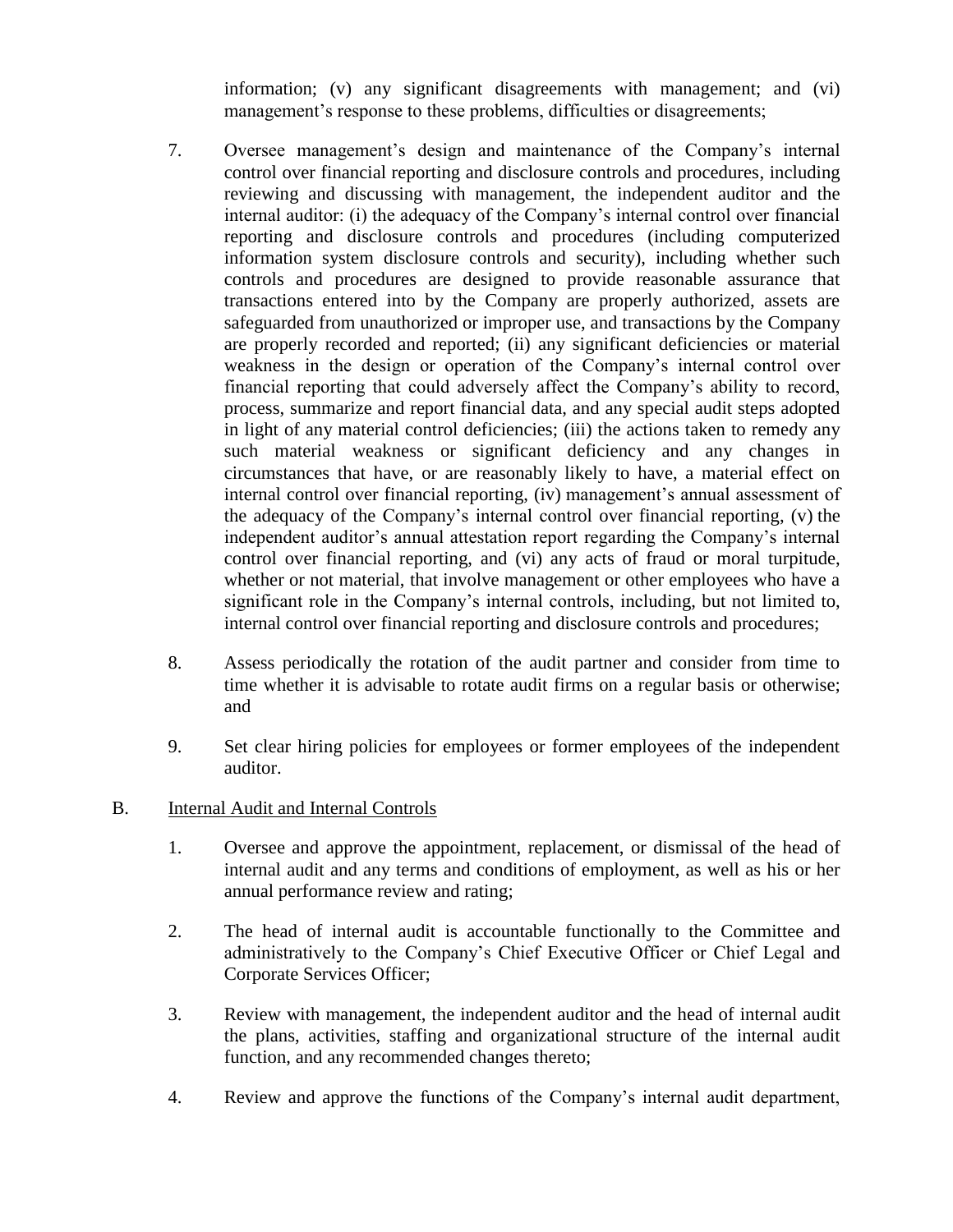including its purpose, organization, responsibilities, budget and performance and review the scope, performance and results of such department's internal audit plans, including any reports to management and management's response to those reports;

- 5. Review and discuss with management and the internal auditor: (i) any significant findings during the year, including the status of previous audit recommendations; (ii) any restrictions on the scope of activities or access to required information; (iii) any changes required in the scope of the internal audit plan; (iv) the internal audit budget and staffing; and (v) the coordination of internal audit efforts in order to monitor completeness of coverage, reduction of redundant efforts, and the effective use of internal audit resources;
- 6. At least annually, review and approve the Company's annual internal audit plan and, at least quarterly, any changes to the internal audit plan; and
- 7. Receive regular reports from the internal auditor and consult with management and the Compensation Committee about any material changes in such audit personnel and their performance evaluations and compensation.

### C. Financial Reporting

- 1. Obtain and review a report by the Company's independent auditor and discuss with management and the independent auditor: (i) all critical accounting policies and practices to be used; (ii) any alternative accounting treatments within generally accepted accounting principles ("*GAAP*") that have been discussed with management, the ramifications of the use of the alternative treatments and the treatment preferred by the accounting firm; and (iii) any other material written communications between the independent auditor and management such as any management letter or schedule of "unadjusted audit differences;"
- 2. Review and discuss with management and the independent auditor: (i) any major issues regarding accounting principles and financial statement presentation, including any significant changes in the Company's selection or application of accounting principles; (ii) any analyses of significant financial reporting issues and judgments made in connection with the preparation of the Company's financial statements; (iii) any regulatory, accounting or financial reporting initiatives or proposals that may have a significant impact on the Company's financial statements or reports; (iv) the independent auditor's view of the accounting treatment related to significant new transactions or other significant matters or events not in the ordinary course of business; and (v) the effect of offbalance sheet arrangements on the financial statements of the Company;
- 3. As appropriate, review and discuss with the independent auditor the matters required to be discussed with the independent auditor by applicable auditing standards adopted by the PCAOB, including the auditor's responsibility under GAAP, the Company's significant accounting policies and practices, critical accounting policies, practices and estimates and the process used by management in formulating them, significant unusual transactions, as well as the independent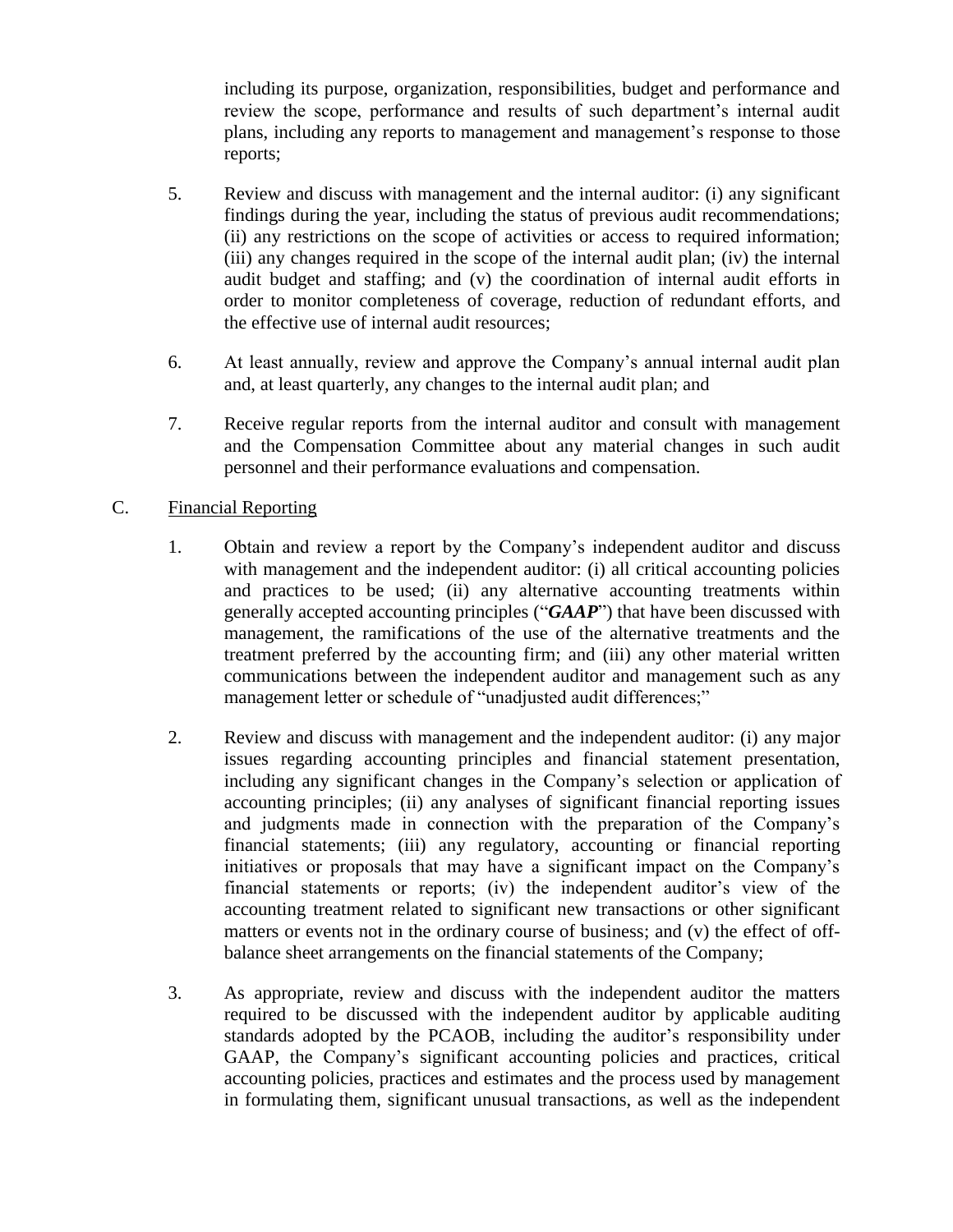auditor's evaluation of the quality of the Company's financial reporting, any consultation with other accountants, or any major issues discussed with management prior to its retention;

- 4. Prior to release of the annual audited financial statements, meet with the independent auditor without any management member present to discuss the independent auditor's views about the qualitative aspects of the Company's significant accounting practices;
- 5. Review and discuss with the Company's independent auditor and management the Company's annual audited financial statements (including related notes), the form of audit opinion to be issued by the auditor on the financial statements and the specific disclosures under Management's Discussion and Analysis of Financial Condition and Results of Operations, and recommend to the Board whether the annual audited financial statements should be included in the Company's Annual Report on Form 10-K before the filing of the Company's Form 10-K;
- 6. Review and discuss with the Company's independent auditor and management the Company's quarterly financial statements (including related notes) and the specific disclosures under Management's Discussion and Analysis of Financial Condition and Results of Operations to be included in the Company's quarterly reports on Form 10-Q before each filing of the Company's Form 10-Q;
- 7. Produce the audit committee report required to be included in the Company's annual report on Form 10-K or proxy statement, in accordance with the rules of the Securities and Exchange Commission;
- 8. Discuss with management: (i) the Company's earnings press releases, (ii) the type of pro forma or adjusted non-GAAP information generally to be included in such press releases; and (iii) the general nature of any financial information and earnings guidance to be provided to analysts and ratings agencies; and
- 9. Review and discuss with the independent auditor: (i) any communications between the independent auditor's team and the independent auditor's national office with respect to auditing or accounting issues presented by the external audit engagement; and (ii) any "management" or "internal control" letter issued, or proposed to be issued, by the independent auditor to the Company.

## D. Legal and Regulatory Compliance and Risk Matters

- 1. Review periodically legal and regulatory matters that may have a material impact on the Company's financial statements;
- 2. Establish and oversee internal procedures for the receipt, retention and treatment of complaints received by the Company regarding accounting, internal accounting controls or auditing matters and confidential, anonymous submissions by employees of the Company of concerns regarding questionable accounting, internal accounting controls or auditing matters;